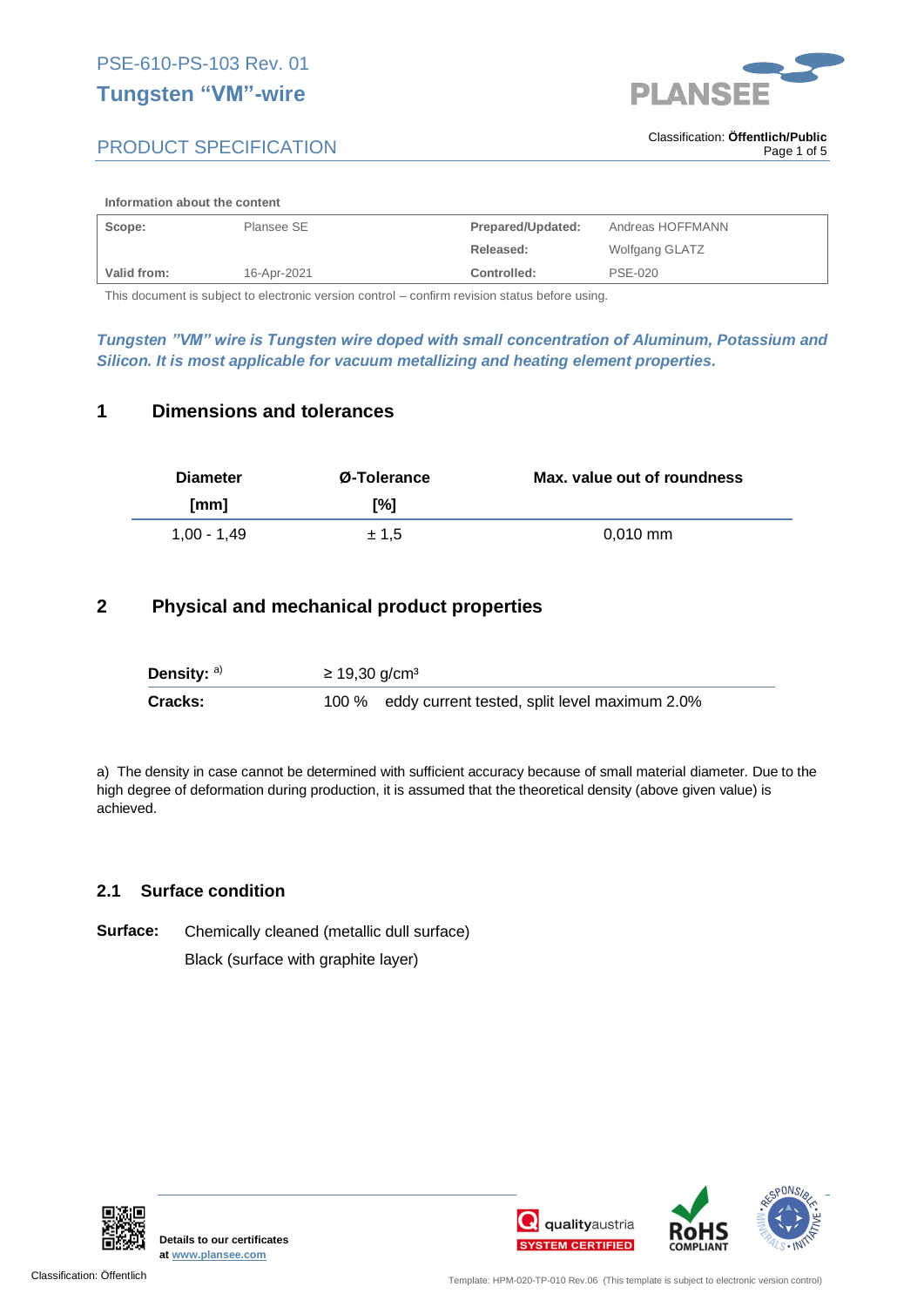# **Tungsten "VM"-wire**



# PRODUCT SPECIFICATION

. Classification: **Öffentlich/Public** Page 2 of 5

# **3 Chemical composition**

|                                                       | <b>Plansee</b>               |                   | <b>EU-Directive</b>          |
|-------------------------------------------------------|------------------------------|-------------------|------------------------------|
| <b>Main and minor</b><br>components                   | <b>Content</b>               |                   | RoHS <sup>a)</sup>           |
| W                                                     |                              | <b>Balance</b>    |                              |
| AI                                                    |                              | $<$ 30 $\mu$ g/g  |                              |
| $K^{\star}$                                           | $30 - 70$ µg/g               |                   |                              |
| Si                                                    | $<$ 30 $\mu$ g/g             |                   |                              |
| <b>Impurities</b>                                     | <b>Max. values</b><br>[µg/g] |                   | <b>Max. values</b><br>[µg/g] |
|                                                       | <b>Typical</b>               | <b>Guaranteed</b> |                              |
| Cr                                                    |                              | 20                |                              |
| Cu                                                    |                              | 10                |                              |
| Fe                                                    |                              | 30                |                              |
| Mo                                                    | ÷                            | 100               | $\overline{a}$               |
| Ni                                                    |                              | 20                |                              |
| C                                                     |                              | 30                | $\overline{a}$               |
| $N^{\ast\ast}$                                        |                              | 10                |                              |
| $O^{\ast\ast}$                                        |                              | 50                |                              |
| Cd                                                    | ÷                            | 5                 | 100                          |
| b)<br>Hg                                              | $\blacksquare$               | 1                 | 1000                         |
| Pb                                                    | $\blacksquare$               | 5                 | 1000                         |
| Cr (VI)                                               |                              |                   | 1000                         |
| Organic impurities<br>(e.g. PBB, PBDE,<br>PFOS, PFOA) | _ ***)                       | _ ***)            | 1000                         |

a) EU-directives 2015/863/EU, 2011/65/EU and 2000/53/EC

b) Initial value

\*) Measured by Inductive Coupled Plasma-Optical Emission Spectroscopy

\*\*) Measured by Heat Extraction

\*\*\*) The presence of Cr (VI) and organic impurities can definitely be excluded because of the production process (multiple heat treatments at temperatures above 1000 °C in H<sub>2</sub>-atmosphere).

 The chemical composition is checked by means of random sampling. The sampling inspection plan, analysis and evaluation methods are determined in the internal instruction PSE-020-WI-003. The application of the measured values for the chemical analysis is defined in PSE-680-WI-001.

*Remarks:* The specified physical and chemical characteristics are disclosed not regarding measurement accuracy.





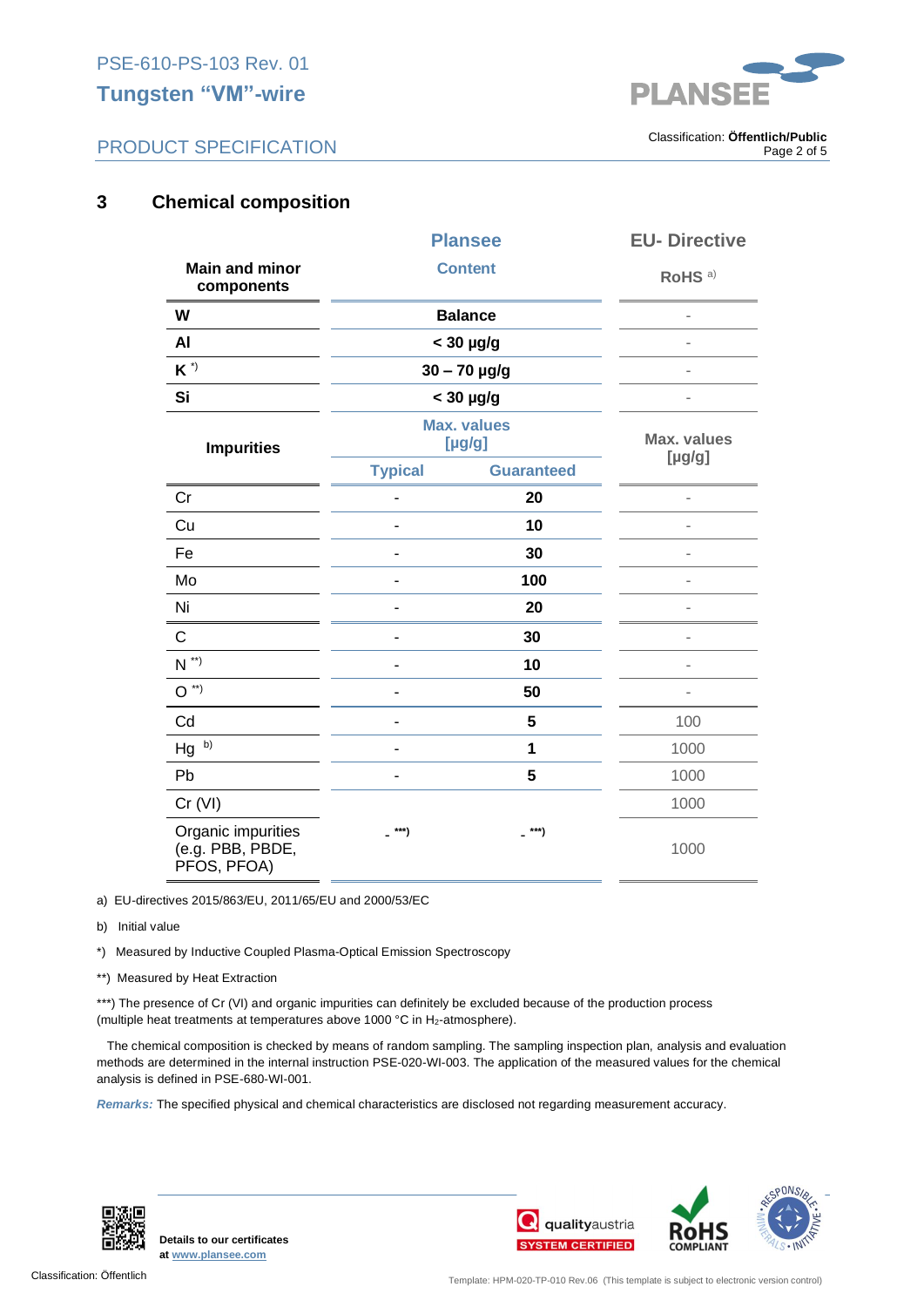

# PRODUCT SPECIFICATION

. Classification: **Öffentlich/Public** Page 3 of 5

# **4 Packaging, labelling, storage and certification**

## **4.1 Packaging, labelling and storage**

*Standard individual packing:* 

Dimension of standard reels

| Spule:            | <b>SD300K</b>    |  |
|-------------------|------------------|--|
| Outer diameter:   | 300 mm           |  |
| Coil diameter:    | 180 resp. 210 mm |  |
| Inner diameter:   | $51 \text{ mm}$  |  |
| Total width:      | $103 \text{ mm}$ |  |
| Coil width:       | $90 \text{ mm}$  |  |
| Max. coil weight: | 23 kg            |  |

Shipping dimensions

| <b>Diameter</b><br>[mm] | Spool or coil              | Cardboard | Desiccant,<br>airtight packaging |
|-------------------------|----------------------------|-----------|----------------------------------|
| $1.00 - 1.20$           | SD300K                     | x         | x                                |
| $1.00 - 1.49$           | STR a) $\varnothing$ 300mm | x         | x                                |



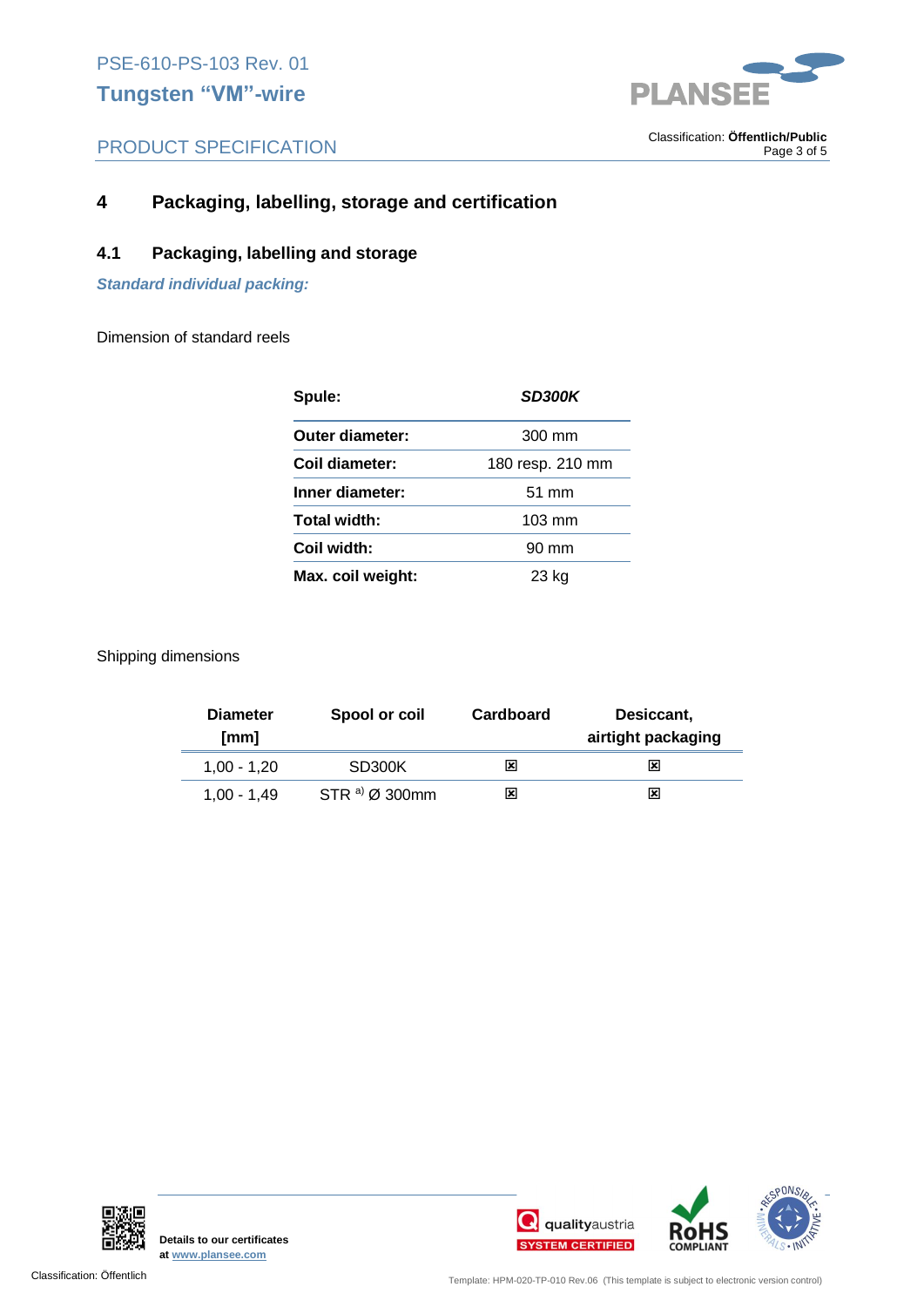# PSE-610-PS-103 Rev. 01 **Tungsten "VM"-wire**



# PRODUCT SPECIFICATION

. Classification: **Öffentlich/Public** Page 4 of 5

### a) Coils without carrier spools, 300 mm inner diameter

*Each package will be provided with a label with the following information:*

| Producer's name:             | Plansee                   |
|------------------------------|---------------------------|
| <b>Plansee order number:</b> |                           |
| Lot number:                  |                           |
| <b>Material number:</b>      |                           |
| <b>Material:</b>             | <b>WVM</b>                |
| Dimension:                   | Wire diameter             |
| Surface:                     |                           |
| <b>Quantity:</b>             | Total quantity in m or kg |
| Date:                        |                           |

The material must be kept in a dry place and protected from mechanical damage. It is best to keep the material in the original packing until used. It is recommended to store the spools vertical.

### *Special packing:* (extra costs will be invoiced)

Special packing should be used if the material is stored under unusual conditions or aggressive atmosphere (e.g. sea air, …).

### **4.2 Inspection documents**

Following inspection documents will be supplied upon customer request according to EN 10 204:

### *Test report 2.2*

Plansee confirms with this test report that the delivered product meets the specification and gives details of the material properties according to ongoing production surveillance, not directly related to the particular production batch.

### *Inspection certificate 3.1* (extra costs will be invoiced)

An inspection officer from Plansee confirms with this inspection certificate that the delivered product meets the specification and gives test results related to the particular production batch.